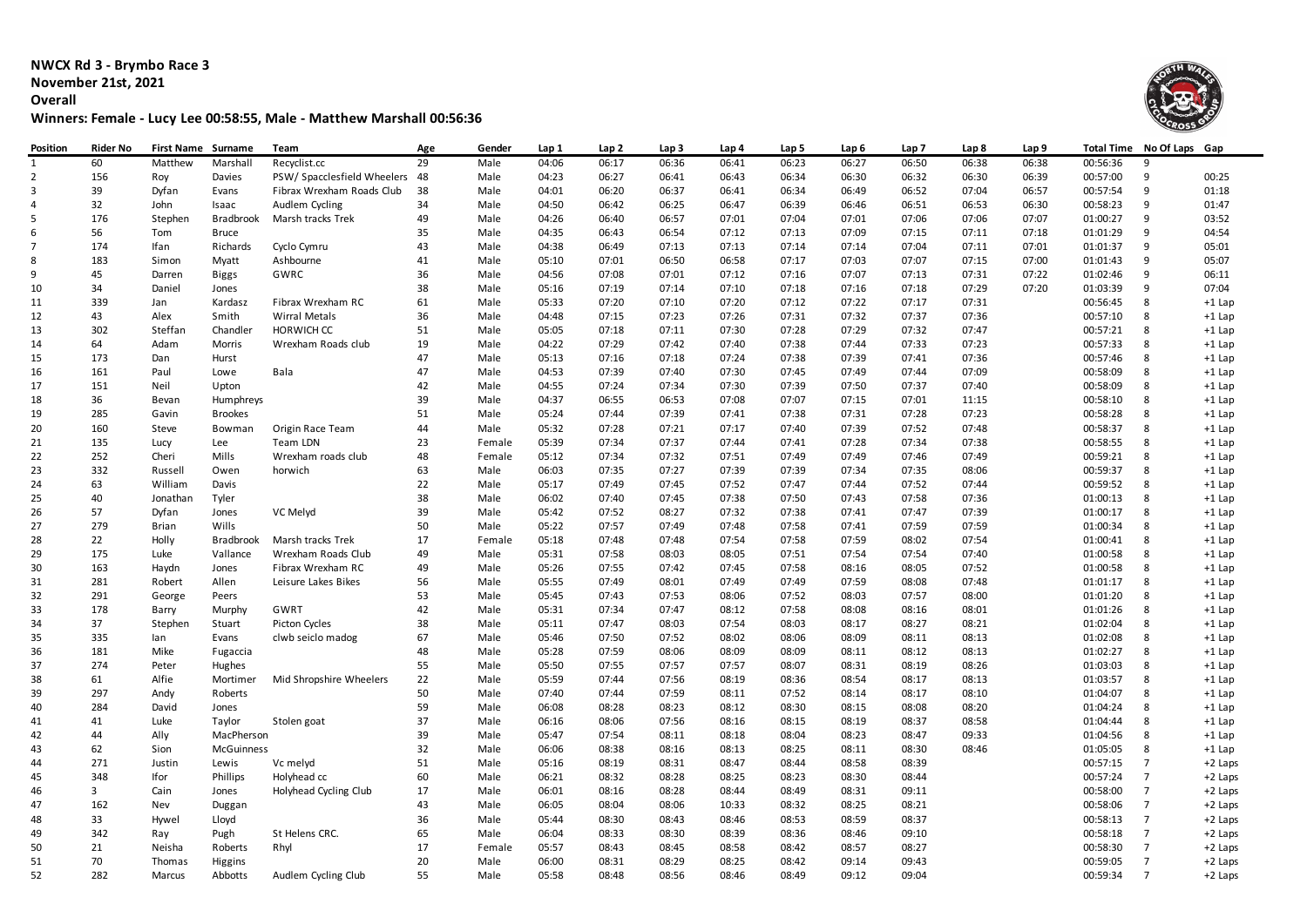**NWCX Rd 3 - Brymbo Race 3**

**November 21st, 2021**

**Overall**

# **Winners: Female - Lucy Lee 00:58:55, Male - Matthew Marshall 00:56:36**



| Position   | <b>Rider No</b> | First Name Surname |                | <b>Team</b>                       | Age | Gender | Lap 1 | Lap <sub>2</sub> | Lap <sub>3</sub> | Lap 4 | Lap 5 | Lap <sub>6</sub> | Lap <sub>7</sub> | Lap 8 | Lap <sub>9</sub> |          | Total Time No Of Laps | Gap       |
|------------|-----------------|--------------------|----------------|-----------------------------------|-----|--------|-------|------------------|------------------|-------|-------|------------------|------------------|-------|------------------|----------|-----------------------|-----------|
| 53         | 182             | lan                | Ellis          | Mersey Tri                        | 49  | Male   | 07:26 | 08:39            | 08:42            | 08:39 | 08:51 | 08:46            | 08:44            |       |                  | 00:59:48 | $\overline{7}$        | $+2$ Laps |
| 54         | 137             | Frances            | Owen           | <b>FWRC</b>                       | 30  | Female | 07:37 | 08:55            | 09:05            | 08:49 | 08:42 | 08:56            | 08:52            |       |                  | 01:00:56 | 7                     | +2 Laps   |
| 55         | 272             | James              | McQueen        |                                   | 52  | Male   | 06:29 | 09:11            | 08:49            | 09:23 | 09:11 | 09:30            | 08:35            |       |                  | 01:01:08 | $\overline{7}$        | +2 Laps   |
| 56         | 179             | Gareth             | Jaggard        | Clwydian Range Runners            | 40  | Male   | 06:16 | 08:47            | 08:59            | 08:53 | 09:58 | 09:06            | 09:17            |       |                  | 01:01:17 | $\overline{7}$        | +2 Laps   |
| 57         | 337             | Mike               | Snell          | Holyhead Cycling Club             | 65  | Male   | 06:25 | 08:51            | 09:07            | 09:23 | 09:12 | 09:30            | 09:00            |       |                  | 01:01:27 | $\overline{7}$        | +2 Laps   |
| 58         | 322             | Jan                | Rogers         | Chester Tri                       | 56  | Female | 06:54 | 09:07            | 09:12            | 08:48 | 09:10 | 09:20            | 09:18            |       |                  | 01:01:50 | 7                     | +2 Laps   |
| 59         | 293             | David.             | Fanning        | V C Melyd                         | 56  | Male   | 06:43 | 09:08            | 09:16            | 09:31 | 09:18 | 09:13            | 09:10            |       |                  | 01:02:19 | $\overline{7}$        | +2 Laps   |
| 60         | 341             | lain               | Wood           |                                   | 63  | Male   | 06:37 | 08:57            | 09:26            | 09:01 | 10:20 | 09:27            | 09:46            |       |                  | 01:03:35 | $\overline{7}$        | +2 Laps   |
| 61         | 65              | Chris              |                | Cunningham Port Sunlight wheelers | 38  | Male   | 06:35 | 09:28            | 09:40            | 09:26 | 09:13 | 09:50            | 09:35            |       |                  | 01:03:46 | $\overline{7}$        | +2 Laps   |
| 62         | 185             | lain               | Lancaster      | MerseyTri                         | 41  | Male   | 06:27 | 09:04            | 09:19            | 09:57 | 09:50 | 09:52            | 09:39            |       |                  | 01:04:09 | $\overline{7}$        | +2 Laps   |
| 63         | 333             | Gwyn               | Thomas         |                                   | 61  | Male   | 06:27 | 09:24            | 09:44            | 09:26 | 09:36 | 10:08            | 09:35            |       |                  | 01:04:21 | 7                     | +2 Laps   |
| 64         | 164             | Ben                | Hext           | Oneplanet Adventure Bike Club 44  |     | Male   | 06:19 | 08:38            | 08:48            | 10:10 | 10:07 | 10:13            | 10:06            |       |                  | 01:04:22 | $\overline{7}$        | +2 Laps   |
| 65         | 159             | Shaun              | Jackson        | <b>Chester Triathlon Club</b>     | 46  | Male   | 06:33 | 08:33            | 09:06            | 08:55 | 13:48 | 08:39            | 08:54            |       |                  | 01:04:28 | $\overline{7}$        | +2 Laps   |
| 66         | 299             | Terry              | <b>Bolland</b> | Harry Middleton CC                | 57  | Male   | 07:02 | 09:14            | 09:08            | 09:09 | 09:09 | 09:33            | 11:26            |       |                  | 01:04:42 | $\overline{7}$        | +2 Laps   |
| 67         | 132             | Lois               | Lee            |                                   | 20  | Female | 06:50 | 09:17            | 09:23            | 09:35 | 09:55 | 09:59            | 09:48            |       |                  | 01:04:47 | 7                     | +2 Laps   |
| 68         | 275             | lan                | Doughty        | <b>Graham Weigh Racing</b>        | 51  | Male   | 07:01 | 09:29            | 09:42            | 09:56 | 09:57 | 09:55            | 09:43            |       |                  | 01:05:43 | 7                     | +2 Laps   |
| 69         | 251             | Kim                | Norman         | Wrecsam Tri                       | 48  | Female | 07:27 | 09:50            | 09:46            | 09:40 | 09:45 | 09:45            | 09:51            |       |                  | 01:06:04 | 7                     | +2 Laps   |
| 70         | 165             | matt               | davies         |                                   | 41  | Male   | 06:57 | 09:39            | 09:55            | 09:53 | 09:54 | 10:17            | 09:47            |       |                  | 01:06:22 | $\overline{7}$        | +2 Laps   |
| 71         | 184             | Ashley             | Tomlinson      | <b>GOG Triathlon club</b>         | 42  | Male   | 07:13 | 09:40            | 09:55            | 09:40 | 09:57 | 10:17            |                  |       |                  | 00:56:42 | 6                     | +3 Laps   |
| 72         | 347             | Emlyn              | Roberts        | Unattached                        | 62  | Male   | 07:24 | 09:24            | 09:58            | 10:00 | 10:05 | 10:14            |                  |       |                  | 00:57:05 | 6                     | +3 Laps   |
| 73         | 153             | Mark               | Taylor         |                                   | 40  | Male   | 06:52 | 09:21            | 09:44            | 10:13 | 10:48 | 10:18            |                  |       |                  | 00:57:17 | 6                     | +3 Laps   |
| 74         | 300             | Gary               | Kenny          |                                   | 56  | Male   | 07:33 | 10:52            | 09:43            | 09:32 | 10:04 | 10:15            |                  |       |                  | 00:57:58 | 6                     | +3 Laps   |
| 75         | 58              | Adam               | Owens          |                                   | 37  | Male   | 06:48 | 09:41            | 10:22            | 10:19 | 10:29 | 11:13            |                  |       |                  | 00:58:52 | 6                     | +3 Laps   |
| 76         | 338             | Andrew             | Lowe           |                                   | 63  | Male   | 08:23 | 09:59            | 10:00            | 10:02 | 10:42 | 10:24            |                  |       |                  | 00:59:29 | 6                     | +3 Laps   |
| 77         | 276             | Quentin            | Jones          | <b>Megacold Lampers</b>           | 59  | Male   | 07:26 | 10:23            | 10:39            | 10:30 | 10:36 | 10:26            |                  |       |                  | 01:00:00 | 6                     | +3 Laps   |
| 78         | 301             | Simon              | Hughes         |                                   | 52  | Male   | 08:00 | 10:57            | 11:28            | 11:34 | 11:25 | 11:19            |                  |       |                  | 01:04:44 | 6                     | +3 Laps   |
| 79         | 131             | Leigh              | Jenkins        | Chester triathlon club            | 31  | Female | 08:34 | 10:51            | 11:05            | 11:11 | 11:53 | 11:26            |                  |       |                  | 01:05:01 | 6                     | +3 Laps   |
| 80         | 286             | Fergus             | Murray         |                                   | 54  | Male   | 07:31 | 10:09            | 10:31            | 10:57 | 11:48 | 15:23            |                  |       |                  | 01:06:18 | 6                     | +3 Laps   |
| 81         | 321             | Vicky              | Hinstridge     |                                   | 56  | Female | 09:15 | 12:28            | 12:06            | 12:26 | 12:42 |                  |                  |       |                  | 00:58:58 | 5                     | +4 Laps   |
| 82         | 255             | Karen              | Jones          |                                   | 48  | Female | 08:47 | 12:04            | 13:42            | 12:17 | 13:20 |                  |                  |       |                  | 01:00:10 | 5                     | +4 Laps   |
| 83         | 336             | Steve              | Collen         |                                   | 74  | Male   | 10:01 | 15:32            | 13:47            | 14:24 | 13:34 |                  |                  |       |                  | 01:07:18 | 5                     | +4 Laps   |
| <b>DNF</b> | 256             | Helen              | Carr           |                                   | 43  | Female | 08:31 | 11:26            | 12:24            |       |       |                  |                  |       |                  | 00:32:21 | 3                     | +6 Laps   |
| <b>DNF</b> | 343             | David              | Jones          | fwcc                              | 70  | Male   | 09:28 | 13:40            |                  |       |       |                  |                  |       |                  | 00:23:08 | $\mathcal{P}$         | +7 Laps   |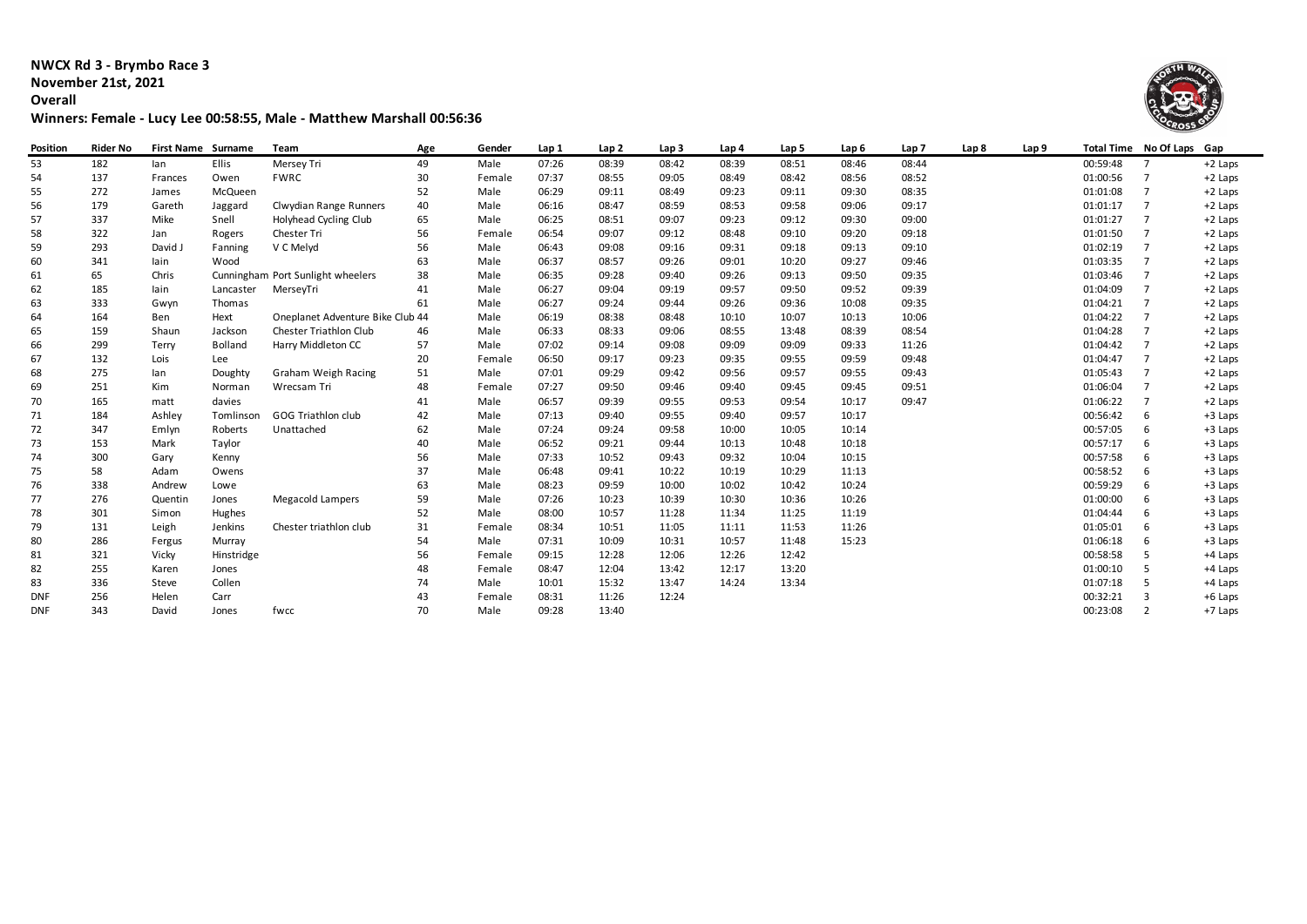#### **NWCX Rd 3 - Brymbo Race 3 November 21st, 2021 Adults (Female) Winner: Lucy Lee 00:58:55**



| Position | <b>Rider No</b> | <b>First Name</b> | Surname | Team                   | Age | Gender | Lap ? | Lap 2 | Lap 3 | Lap 4 | Lap 5 | Lap <sub>6</sub> | Lap,  | Lap 8 | Lap! |          | Total Time No Of Laps Gap |          |
|----------|-----------------|-------------------|---------|------------------------|-----|--------|-------|-------|-------|-------|-------|------------------|-------|-------|------|----------|---------------------------|----------|
|          | 135             | Lucy              | Lee     | Team LDN               |     | Female | 05:39 | 07:34 | 07:37 | 07:44 | 07:41 | 07:28            | 07:34 | 07:38 |      | 00:58:55 |                           |          |
|          | 137             | Frances           | Owen    | <b>FWRC</b>            |     | Female | 07:37 | 08:55 | 09:05 | 08:49 | 08:42 | 08:56            | 08:52 |       |      | 01:00:56 |                           | $+1$ Lap |
|          | 132             | Lois              | Lee     |                        |     | Female | 06:50 | 09:17 | 09:23 | 09:35 | 09:55 | 09:59            | 09:48 |       |      | 01:04:47 |                           | $+1$ Lap |
|          | 131             | Leigh             | Jenkins | Chester triathlon club |     | Female | 08:34 | 10:51 | 11:05 | 11:11 | 11:53 | 11:26            |       |       |      | 01:05:01 |                           | +2 Laps  |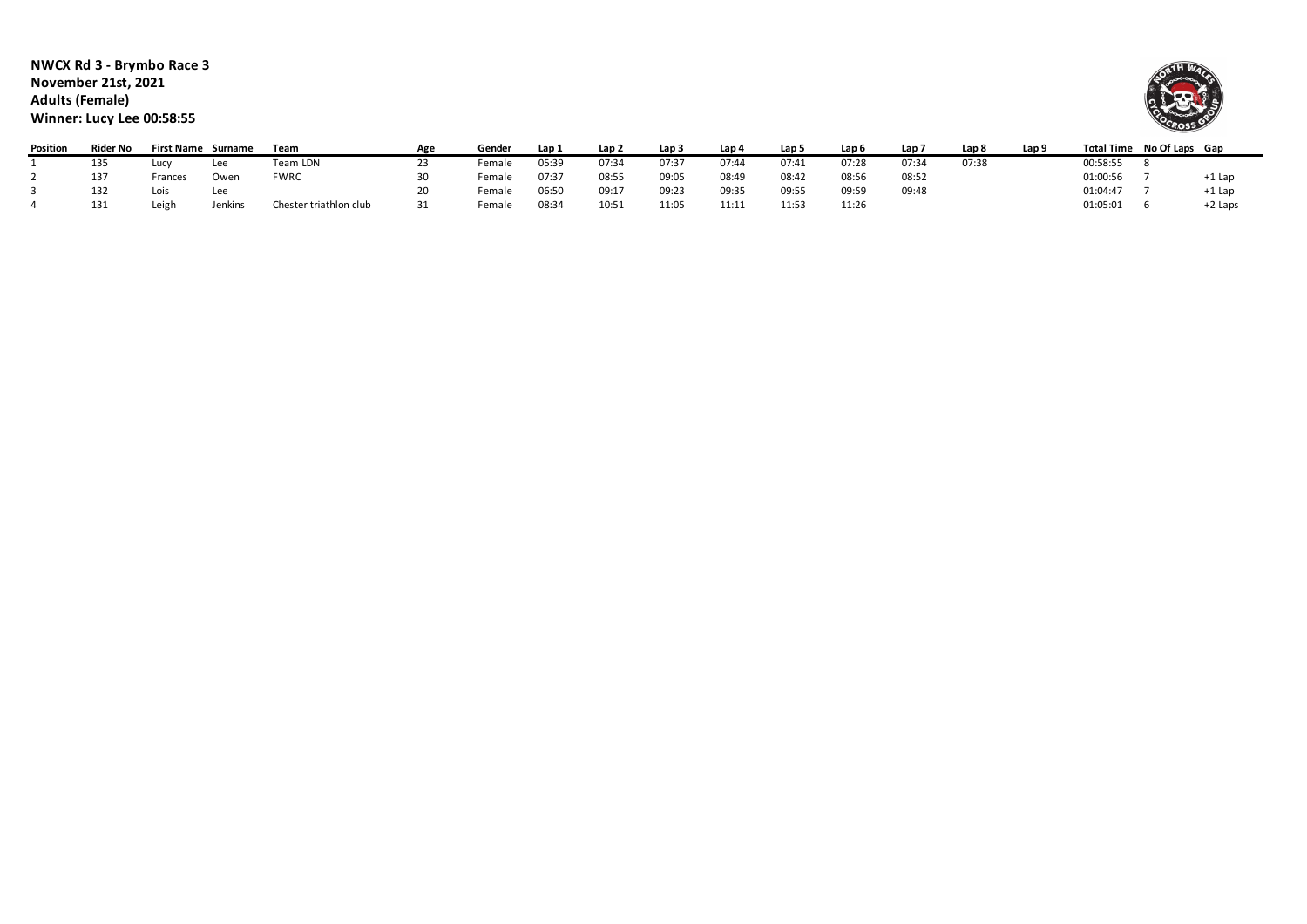## **NWCX Rd 3 - Brymbo Race 3 November 21st, 2021 Adults (Male) Winner: Matthew Marshall 00:56:36**



| Position       | Rider No | <b>First Name Surname</b> |                   | Team                              | Age | Gender | Lap 1 | Lap 2 | Lap 3 | Lap 4 | Lap 5 | Lap 6 | Lap <sub>7</sub> | Lap 8 | Lap 9 |          | Total Time No Of Laps Gap |          |
|----------------|----------|---------------------------|-------------------|-----------------------------------|-----|--------|-------|-------|-------|-------|-------|-------|------------------|-------|-------|----------|---------------------------|----------|
|                | 60       | Matthew                   | Marshall          | Recyclist.cc                      | 29  | Male   | 04:06 | 06:17 | 06:36 | 06:41 | 06:23 | 06:27 | 06:50            | 06:38 | 06:38 | 00:56:36 | 9                         |          |
| $\overline{2}$ | 39       | Dyfan                     | Evans             | Fibrax Wrexham Roads Club         | 38  | Male   | 04:01 | 06:20 | 06:37 | 06:41 | 06:34 | 06:49 | 06:52            | 07:04 | 06:57 | 00:57:54 | 9                         | 01:18    |
|                | 32       | John                      | Isaac             | Audlem Cycling                    | 34  | Male   | 04:50 | 06:42 | 06:25 | 06:47 | 06:39 | 06:46 | 06:51            | 06:53 | 06:30 | 00:58:23 | q                         | 01:47    |
|                | 56       | Tom                       | Bruce             |                                   | 35  | Male   | 04:35 | 06:43 | 06:54 | 07:12 | 07:13 | 07:09 | 07:15            | 07:11 | 07:18 | 01:01:29 | 9                         | 04:54    |
| -5             | 45       | Darren                    | <b>Biggs</b>      | GWRC                              | 36  | Male   | 04:56 | 07:08 | 07:01 | 07:12 | 07:16 | 07:07 | 07:13            | 07:31 | 07:22 | 01:02:46 |                           | 06:11    |
| 6              | 34       | Daniel                    | Jones             |                                   | 38  | Male   | 05:16 | 07:19 | 07:14 | 07:10 | 07:18 | 07:16 | 07:18            | 07:29 | 07:20 | 01:03:39 |                           | 07:04    |
|                | 43       | Alex                      | Smith             | Wirral Metals                     | 36  | Male   | 04:48 | 07:15 | 07:23 | 07:26 | 07:31 | 07:32 | 07:37            | 07:36 |       | 00:57:10 |                           | $+1$ Lap |
| 8              | 64       | Adam                      | Morris            | Wrexham Roads club                | 19  | Male   | 04:22 | 07:29 | 07:42 | 07:40 | 07:38 | 07:44 | 07:33            | 07:23 |       | 00:57:33 |                           | $+1$ Lap |
| 9              | 36       | Bevan                     | Humphreys         |                                   | 39  | Male   | 04:37 | 06:55 | 06:53 | 07:08 | 07:07 | 07:15 | 07:01            | 11:15 |       | 00:58:10 | 8                         | $+1$ Lap |
| 10             | 63       | William                   | Davis             |                                   | 22  | Male   | 05:17 | 07:49 | 07:45 | 07:52 | 07:47 | 07:44 | 07:52            | 07:44 |       | 00:59:52 |                           | $+1$ Lap |
| 11             | 40       | Jonathan                  | Tyler             |                                   | 38  | Male   | 06:02 | 07:40 | 07:45 | 07:38 | 07:50 | 07:43 | 07:58            | 07:36 |       | 01:00:13 | 8                         | $+1$ Lap |
| 12             | 57       | Dyfan                     | Jones             | VC Melvd                          | 39  | Male   | 05:42 | 07:52 | 08:27 | 07:32 | 07:38 | 07:41 | 07:47            | 07:39 |       | 01:00:17 |                           | $+1$ Lap |
| 13             | 37       | Stephen                   | Stuart            | Picton Cycles                     | 38  | Male   | 05:11 | 07:47 | 08:03 | 07:54 | 08:03 | 08:17 | 08:27            | 08:21 |       | 01:02:04 | 8                         | $+1$ Lap |
| 14             | 61       | Alfie                     | Mortimer          | Mid Shropshire Wheelers           | 22  | Male   | 05:59 | 07:44 | 07:56 | 08:19 | 08:36 | 08:54 | 08:17            | 08:13 |       | 01:03:57 | 8                         | $+1$ Lap |
| 15             | 41       | Luke                      | Taylor            | Stolen goat                       | 37  | Male   | 06:16 | 08:06 | 07:56 | 08:16 | 08:15 | 08:19 | 08:37            | 08:58 |       | 01:04:44 |                           | $+1$ Lap |
| 16             | 44       | Ally                      | MacPherson        |                                   | 39  | Male   | 05:47 | 07:54 | 08:11 | 08:18 | 08:04 | 08:23 | 08:47            | 09:33 |       | 01:04:56 |                           | $+1$ Lap |
| 17             | 62       | Sion                      | <b>McGuinness</b> |                                   | 32  | Male   | 06:06 | 08:38 | 08:16 | 08:13 | 08:25 | 08:11 | 08:30            | 08:46 |       | 01:05:05 | 8                         | $+1$ Lap |
| 18             | 33       | Hywel                     | Lloyd             |                                   | 36  | Male   | 05:44 | 08:30 | 08:43 | 08:46 | 08:53 | 08:59 | 08:37            |       |       | 00:58:13 |                           | +2 Laps  |
| 19             | 70       | Thomas                    | Higgins           |                                   | 20  | Male   | 06:00 | 08:31 | 08:29 | 08:25 | 08:42 | 09:14 | 09:43            |       |       | 00:59:05 |                           | +2 Laps  |
| 20             | 65       | Chris                     |                   | Cunningham Port Sunlight wheelers | 38  | Male   | 06:35 | 09:28 | 09:40 | 09:26 | 09:13 | 09:50 | 09:35            |       |       | 01:03:46 |                           | +2 Laps  |
| 21             | 58       | Adam                      | Owens             |                                   | 37  | Male   | 06:48 | 09:41 | 10:22 | 10:19 | 10:29 | 11:13 |                  |       |       | 00:58:52 |                           | +3 Laps  |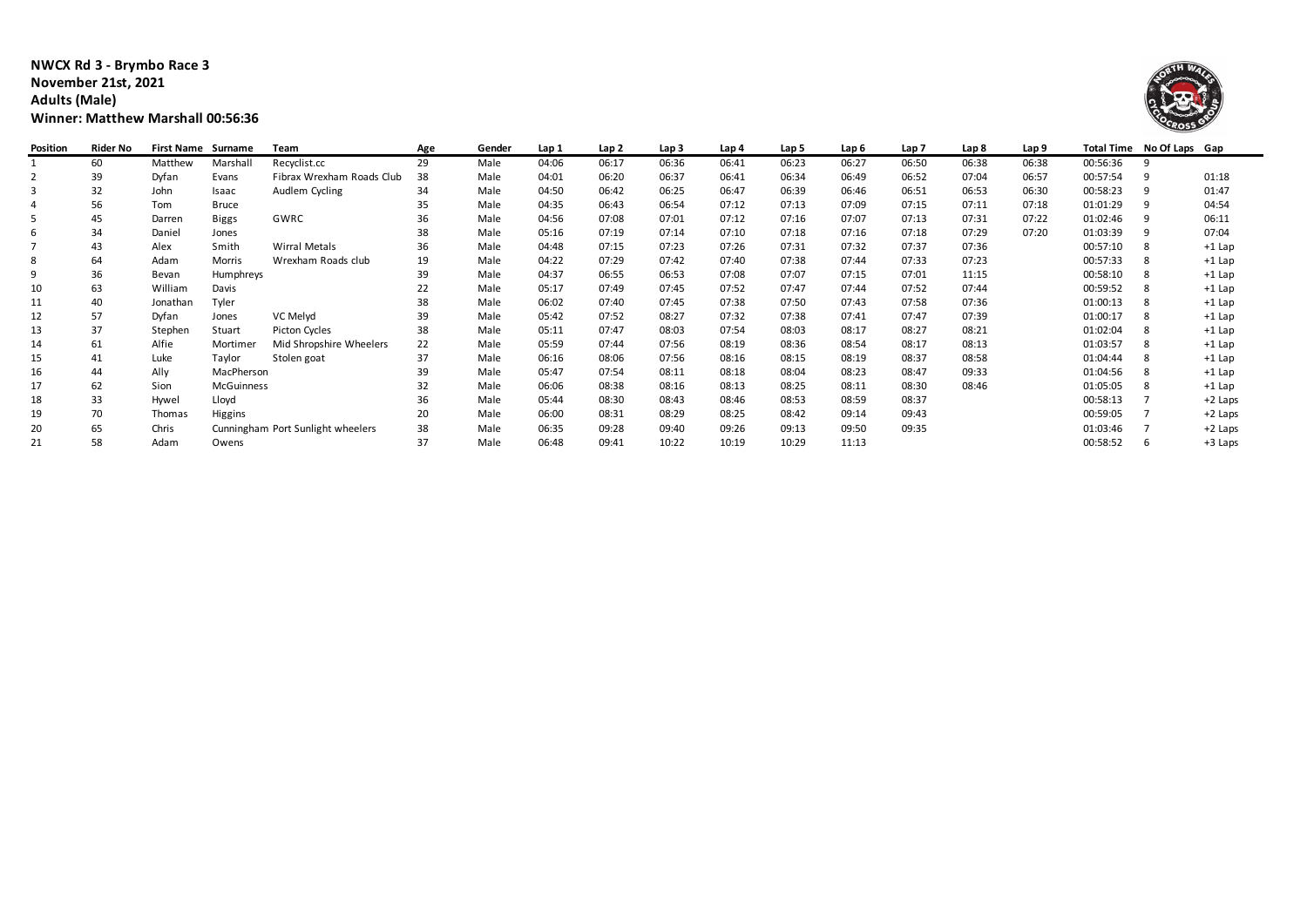#### **NWCX Rd 3 - Brymbo Race 3 November 21st, 2021 Under 18's (Female) Winner: Holly Bradbrook 01:00:41**



| Position | Rider No  |        | <b>First Name Surname</b> | Tear              | Gender | د Lap      | Lap 2 | Lan : | Lap   | Lap!  | Lap <sub>6</sub> | Lap i | Lap 8 | Lap! | Total Time No Of Laps Gap |        |
|----------|-----------|--------|---------------------------|-------------------|--------|------------|-------|-------|-------|-------|------------------|-------|-------|------|---------------------------|--------|
|          | <u>__</u> | Holly  | radbrook                  | Marsh tracks Trek | emale  | 05:18      | 07:48 | 07:48 | 07:54 | 07:58 | 07:59            | 08:02 | 07:54 |      | 01:00:41                  |        |
|          |           | Neisha | Roberts                   | Rhyl              | Female | $05:5^{-}$ | 08:43 | 08:45 | 08:58 | 08:42 | 08:57            | 08:27 |       |      | 00:58:30                  | ⊦1 Laı |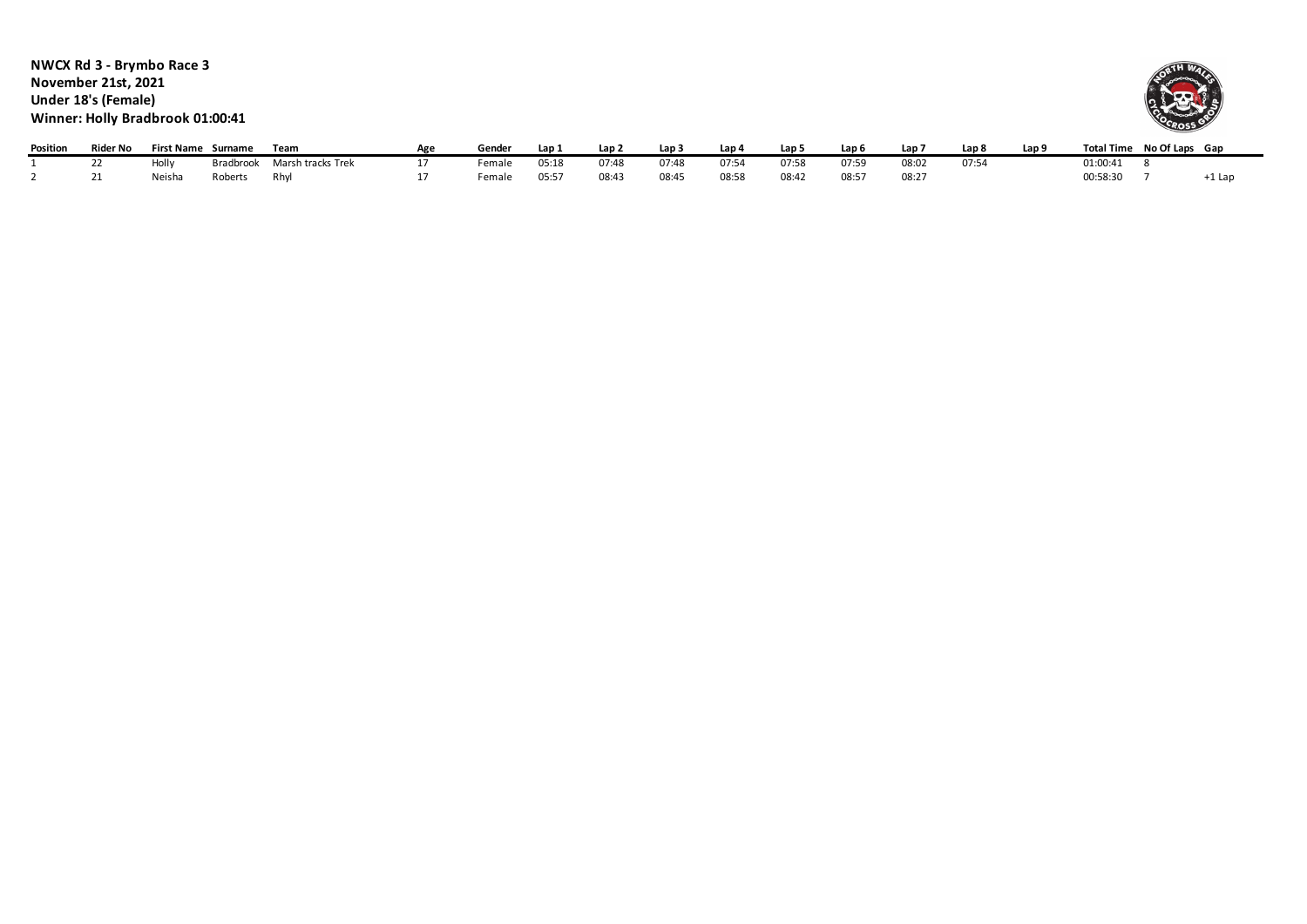|          | NWCX Rd 3 - Brymbo Race 3<br>November 21st, 2021<br>Under 18's (Male)<br>Winner: Cain Jones 00:58:00 |      |                           |                       |     |        |       |                  |       |       |                  |       |                  |       |       | OCROSS                    |
|----------|------------------------------------------------------------------------------------------------------|------|---------------------------|-----------------------|-----|--------|-------|------------------|-------|-------|------------------|-------|------------------|-------|-------|---------------------------|
| Position | Rider No                                                                                             |      | <b>First Name Surname</b> | Team                  | Age | Gender | Lap 1 | Lap <sub>2</sub> | Lap 3 | Lap 4 | Lap <sub>5</sub> | Lap 6 | Lap <sub>1</sub> | Lap 8 | Lap 9 | Total Time No Of Laps Gap |
|          |                                                                                                      | Cain | Jones                     | Holyhead Cycling Club | 17  | Male   | 06:01 | 08:16            | 08:28 | 08:44 | 08:49            | 08:31 | 09:11            |       |       | 00:58:00                  |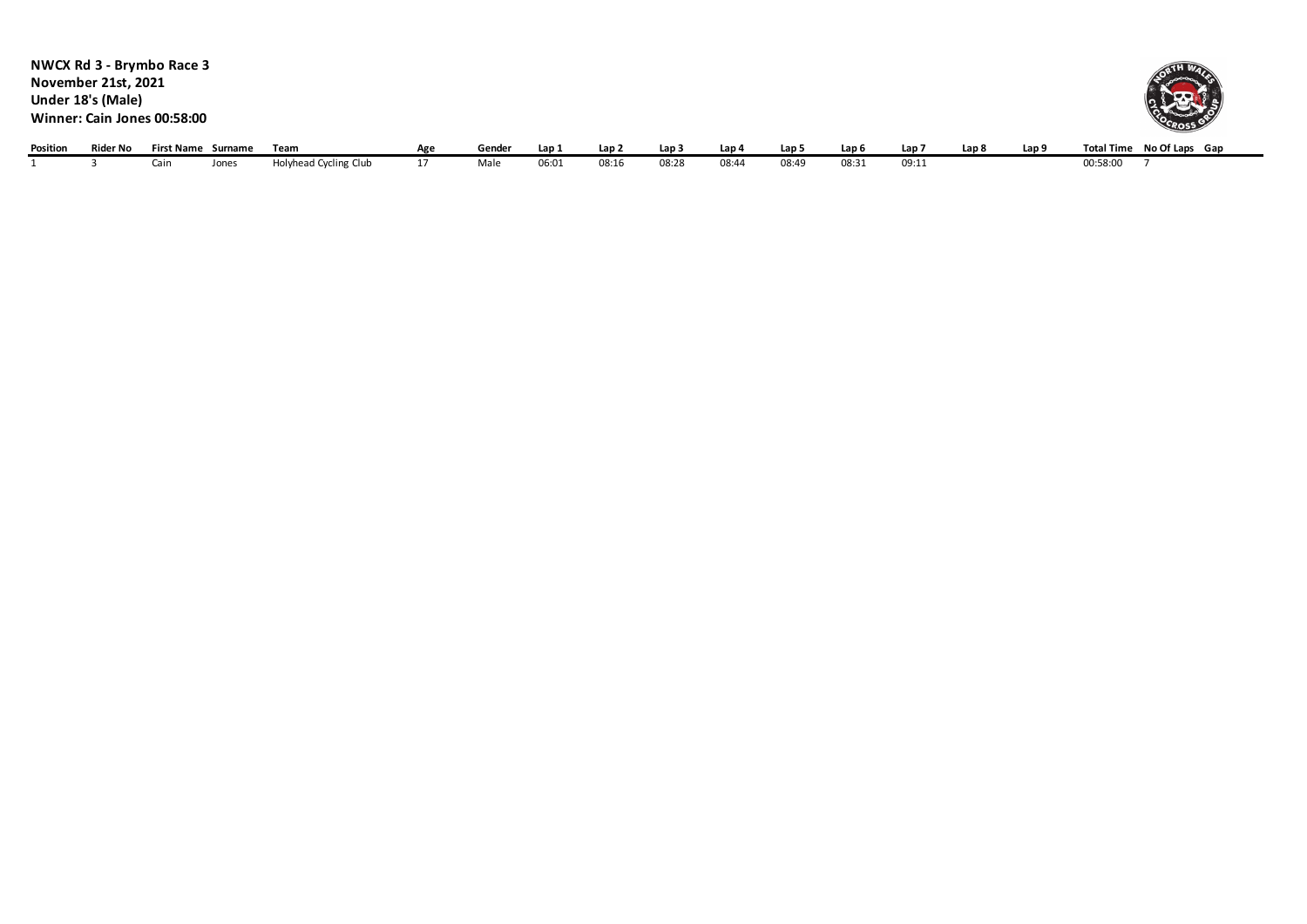## **NWCX Rd 3 - Brymbo Race 3 November 21st, 2021 Vet 40 (Female) Winner: Cheri Mills 00:59:21**



| Position   | Rider No | <b>First Name</b> | Surname | Team               | Age | Gender | Lap 1 | Lap 2 | Lap <sub>3</sub> | Lap 4 | Lap 5 | Lap <sub>6</sub> | Lap 7 | Lap 8 | Lap 9 |          | Total Time No Of Laps Gap |           |
|------------|----------|-------------------|---------|--------------------|-----|--------|-------|-------|------------------|-------|-------|------------------|-------|-------|-------|----------|---------------------------|-----------|
|            | 252      | Cheri             | Mills   | Wrexham roads club | 48  | Female | 05:12 | 07:34 | 07:32            | 07:51 | 07:49 | 07:49            | 07:46 | 07:49 |       | 00:59:21 |                           |           |
|            | 251      | Kim               | Norman  | Wrecsam Tri        |     | Female | 07:27 | 09:50 | 09:46            | 09:40 | 09:45 | 09:45            | 09:51 |       |       | 01:06:04 |                           | +1 Lap    |
|            | 255      | Karen             | Jones   |                    |     | Female | 08:47 | 12:04 | 13:42            | 12:17 | 13:20 |                  |       |       |       | 01:00:10 |                           | $+3$ Laps |
| <b>DNF</b> | 256      | Helen             | Carr    |                    |     | Female | 08:31 | 11:26 | 12:24            |       |       |                  |       |       |       | 00:32:21 |                           | +5 Laps   |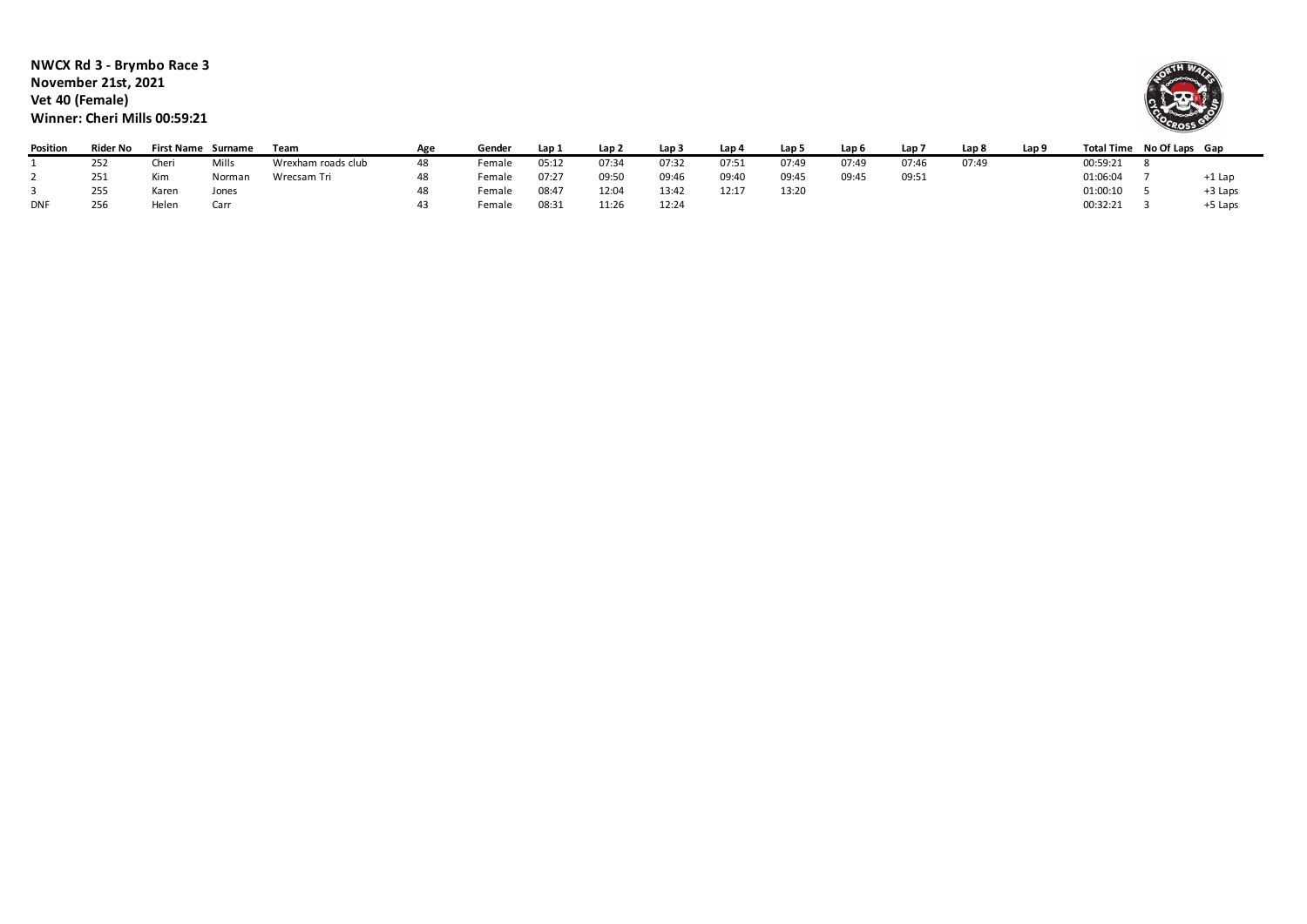# **NWCX Rd 3 - Brymbo Race 3 November 21st, 2021 Vet 40 (Male) Winner: Roy Davies 00:57:00**



| Position | Rider No | <b>First Name Surname</b> |                  | Team                             | Age | Gender | Lap 1 | Lap <sub>2</sub> | Lap 3 | Lap 4 | Lap 5 | Lap 6 | Lap <sub>7</sub> | Lap 8 | Lap 9 |          | Total Time No Of Laps Gap |           |
|----------|----------|---------------------------|------------------|----------------------------------|-----|--------|-------|------------------|-------|-------|-------|-------|------------------|-------|-------|----------|---------------------------|-----------|
|          | 156      | Roy                       | Davies           | PSW/ Spacclesfield Wheelers      | 48  | Male   | 04:23 | 06:27            | 06:41 | 06:43 | 06:34 | 06:30 | 06:32            | 06:30 | 06:39 | 00:57:00 | 9                         |           |
|          | 176      | Stephen                   | <b>Bradbrook</b> | Marsh tracks Trek                | 49  | Male   | 04:26 | 06:40            | 06:57 | 07:01 | 07:04 | 07:01 | 07:06            | 07:06 | 07:07 | 01:00:27 | q                         | 03:27     |
| 3        | 174      | Ifan                      | Richards         | Cyclo Cymru                      | 43  | Male   | 04:38 | 06:49            | 07:13 | 07:13 | 07:14 | 07:14 | 07:04            | 07:11 | 07:01 | 01:01:37 |                           | 04:36     |
|          | 183      | Simon                     | Myatt            | Ashbourne                        | 41  | Male   | 05:10 | 07:01            | 06:50 | 06:58 | 07:17 | 07:03 | 07:07            | 07:15 | 07:00 | 01:01:43 | 9                         | 04:42     |
| .5       | 173      | Dan                       | Hurst            |                                  | 47  | Male   | 05:13 | 07:16            | 07:18 | 07:24 | 07:38 | 07:39 | 07:41            | 07:36 |       | 00:57:46 | 8                         | $+1$ Lap  |
|          | 161      | Paul                      | Lowe             | Bala                             | 47  | Male   | 04:53 | 07:39            | 07:40 | 07:30 | 07:45 | 07:49 | 07:44            | 07:09 |       | 00:58:09 | 8                         | $+1$ Lap  |
|          | 151      | Neil                      | Upton            |                                  | 42  | Male   | 04:55 | 07:24            | 07:34 | 07:30 | 07:39 | 07:50 | 07:37            | 07:40 |       | 00:58:09 | 8                         | $+1$ Lap  |
|          | 160      | Steve                     | Bowman           | Origin Race Team                 | 44  | Male   | 05:32 | 07:28            | 07:21 | 07:17 | 07:40 | 07:39 | 07:52            | 07:48 |       | 00:58:37 | 8                         | $+1$ Lap  |
| 9        | 175      | Luke                      | Vallance         | Wrexham Roads Club               | 49  | Male   | 05:31 | 07:58            | 08:03 | 08:05 | 07:51 | 07:54 | 07:54            | 07:40 |       | 01:00:58 | 8                         | $+1$ Lap  |
| 10       | 163      | Haydn                     | Jones            | Fibrax Wrexham RC                | 49  | Male   | 05:26 | 07:55            | 07:42 | 07:45 | 07:58 | 08:16 | 08:05            | 07:52 |       | 01:00:58 | 8                         | $+1$ Lap  |
|          | 178      | Barry                     | Murphy           | GWRT                             | 42  | Male   | 05:31 | 07:34            | 07:47 | 08:12 | 07:58 | 08:08 | 08:16            | 08:01 |       | 01:01:26 | 8                         | $+1$ Lap  |
| 12       | 181      | Mike                      | Fugaccia         |                                  | 48  | Male   | 05:28 | 07:59            | 08:06 | 08:09 | 08:09 | 08:11 | 08:12            | 08:13 |       | 01:02:27 | 8                         | $+1$ Lap  |
| 13       | 162      | Nev                       | Duggan           |                                  | 43  | Male   | 06:05 | 08:04            | 08:06 | 10:33 | 08:32 | 08:25 | 08:21            |       |       | 00:58:06 |                           | +2 Laps   |
| 14       | 182      | lan                       | <b>Ellis</b>     | Mersey Tri                       | 49  | Male   | 07:26 | 08:39            | 08:42 | 08:39 | 08:51 | 08:46 | 08:44            |       |       | 00:59:48 |                           | +2 Laps   |
| 15       | 179      | Gareth                    | Jaggard          | Clwydian Range Runners           | 40  | Male   | 06:16 | 08:47            | 08:59 | 08:53 | 09:58 | 09:06 | 09:17            |       |       | 01:01:17 |                           | +2 Laps   |
| 16       | 185      | lain                      | Lancaster        | MerseyTri                        | 41  | Male   | 06:27 | 09:04            | 09:19 | 09:57 | 09:50 | 09:52 | 09:39            |       |       | 01:04:09 |                           | +2 Laps   |
|          | 164      | Ben                       | Hext             | Oneplanet Adventure Bike Club 44 |     | Male   | 06:19 | 08:38            | 08:48 | 10:10 | 10:07 | 10:13 | 10:06            |       |       | 01:04:22 |                           | $+2$ Laps |
| 18       | 159      | Shaun                     | Jackson          | Chester Triathlon Club           | 46  | Male   | 06:33 | 08:33            | 09:06 | 08:55 | 13:48 | 08:39 | 08:54            |       |       | 01:04:28 |                           | +2 Laps   |
| 19       | 165      | matt                      | davies           |                                  | 41  | Male   | 06:57 | 09:39            | 09:55 | 09:53 | 09:54 | 10:17 | 09:47            |       |       | 01:06:22 |                           | +2 Laps   |
| 20       | 184      | Ashley                    | Tomlinson        | <b>GOG Triathlon club</b>        | 42  | Male   | 07:13 | 09:40            | 09:55 | 09:40 | 09:57 | 10:17 |                  |       |       | 00:56:42 | -6                        | +3 Laps   |
| 21       | 153      | Mark                      | Taylor           |                                  | 40  | Male   | 06:52 | 09:21            | 09:44 | 10:13 | 10:48 | 10:18 |                  |       |       | 00:57:17 | 6                         | +3 Laps   |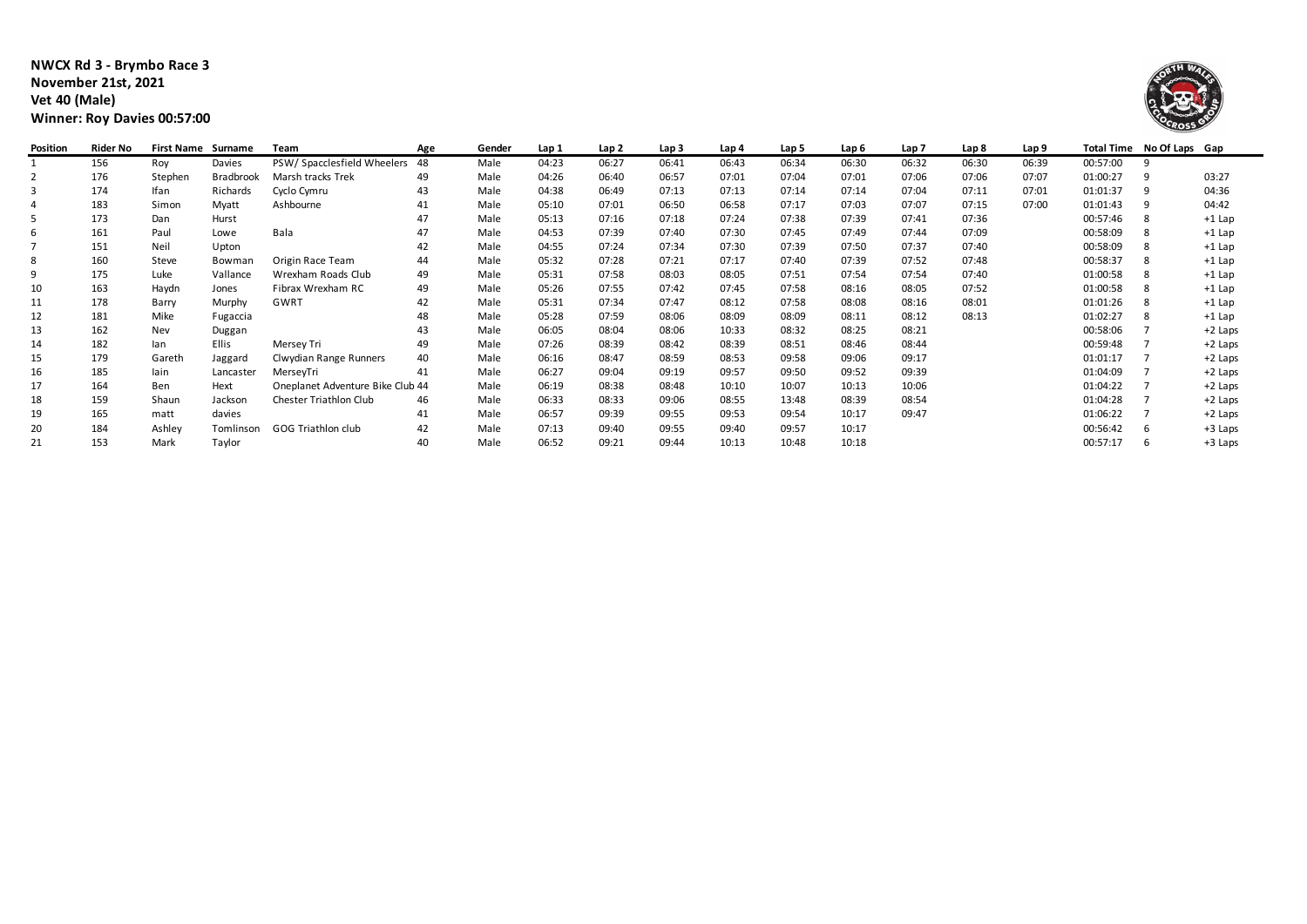**NWCX Rd 3 - Brymbo Race 3 November 21st, 2021 Vet 50 (Female) Winner: Jan Rogers 01:01:50**



| Position | Rider No | <b>First Name</b> | Surname    | Tear        | Δσρ | Gende. | Lap : | 'ap.  | Lan . | Lap 4 | Lap!  | Lap <sub>6</sub> | Lap T | an 8 | Lap! | <b>Total Time</b> | No Of Laps Gap |        |
|----------|----------|-------------------|------------|-------------|-----|--------|-------|-------|-------|-------|-------|------------------|-------|------|------|-------------------|----------------|--------|
|          | 322      | Jan               | Rogers     | Chester Tri |     | emale∼ | 06:54 | 09:07 | 09:12 | 08:48 | 09:10 | 09:20            | 09:18 |      |      | 01:01:50          |                |        |
|          | 321      | Vicky             | Hinstridge |             |     | emale  | 09:15 | 12:28 | 12:06 | 12:26 | 12:42 |                  |       |      |      | 00:58:58          |                | +2 Lap |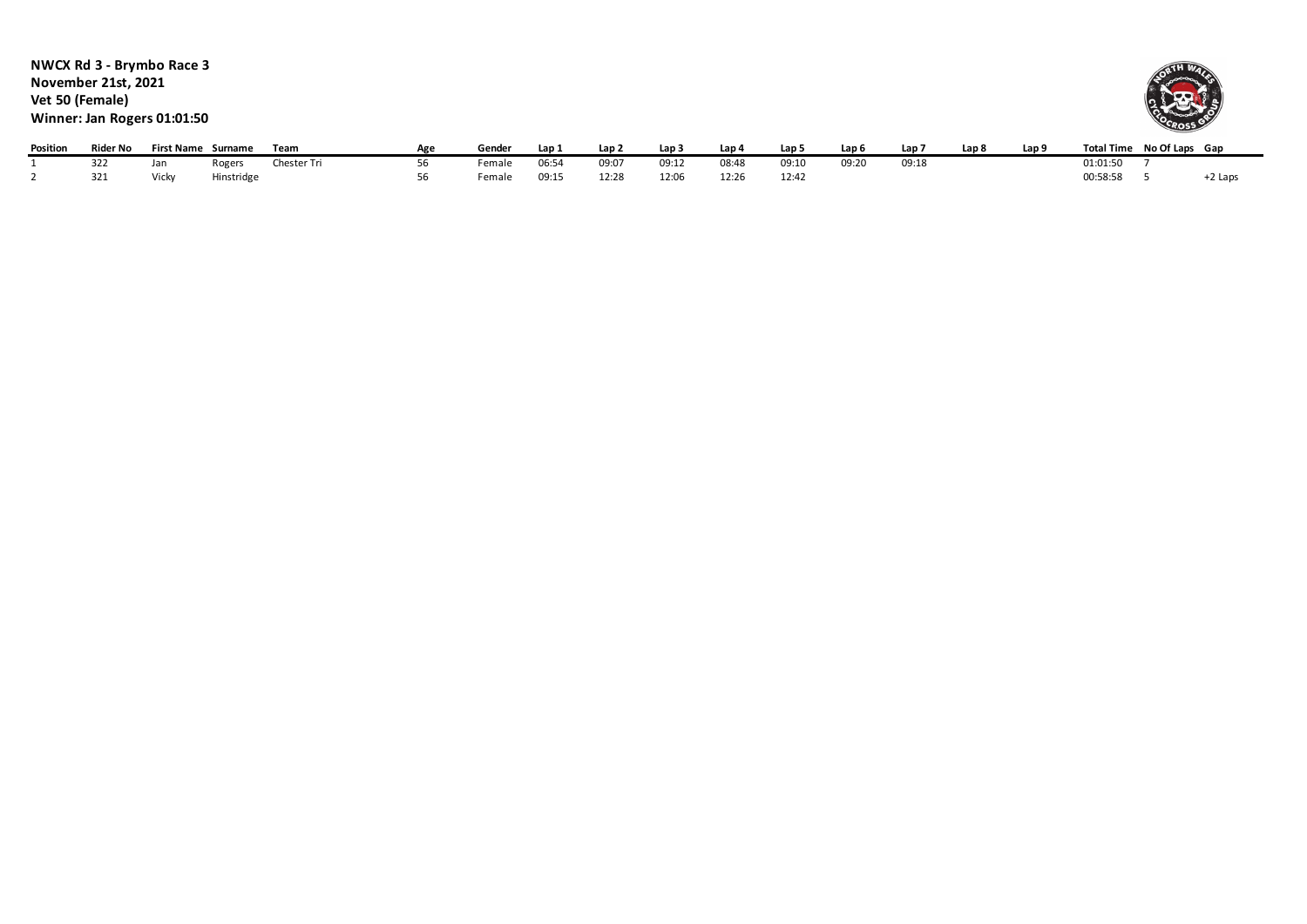## **NWCX Rd 3 - Brymbo Race 3 November 21st, 2021 Vet 50 (Male) Winner: Steffan Chandler 00:57:21**



| Position | Rider No | <b>First Name</b> | Surname        | Team                | Age | Gender | Lap 1 | Lap <sub>2</sub> | Lap 3 | Lap 4 | Lap 5 | Lap 6 | Lap <sub>7</sub> | Lap 8 | Lap 9 |          | Total Time No Of Laps Gap |           |
|----------|----------|-------------------|----------------|---------------------|-----|--------|-------|------------------|-------|-------|-------|-------|------------------|-------|-------|----------|---------------------------|-----------|
|          | 302      | Steffan           | Chandler       | HORWICH CC          | 51  | Male   | 05:05 | 07:18            | 07:11 | 07:30 | 07:28 | 07:29 | 07:32            | 07:47 |       | 00:57:21 |                           |           |
|          | 285      | Gavin             | <b>Brookes</b> |                     | 51  | Male   | 05:24 | 07:44            | 07:39 | 07:41 | 07:38 | 07:31 | 07:28            | 07:23 |       | 00:58:28 |                           | 01:07     |
|          | 279      | <b>Brian</b>      | Wills          |                     | 50  | Male   | 05:22 | 07:57            | 07:49 | 07:48 | 07:58 | 07:41 | 07:59            | 07:59 |       | 01:00:34 |                           | 03:12     |
|          | 281      | Robert            | Allen          | Leisure Lakes Bikes | 56  | Male   | 05:55 | 07:49            | 08:01 | 07:49 | 07:49 | 07:59 | 08:08            | 07:48 |       | 01:01:17 |                           | 03:56     |
|          | 291      | George            | Peers          |                     | 53  | Male   | 05:45 | 07:43            | 07:53 | 08:06 | 07:52 | 08:03 | 07:57            | 08:00 |       | 01:01:20 |                           | 03:58     |
| 6        | 274      | Peter             | Hughes         |                     | 55  | Male   | 05:50 | 07:55            | 07:57 | 07:57 | 08:07 | 08:31 | 08:19            | 08:26 |       | 01:03:03 |                           | 05:42     |
|          | 297      | Andy              | Roberts        |                     | 50  | Male   | 07:40 | 07:44            | 07:59 | 08:11 | 07:52 | 08:14 | 08:17            | 08:10 |       | 01:04:07 |                           | 06:46     |
| 8        | 284      | David             | Jones          |                     | 59  | Male   | 06:08 | 08:28            | 08:23 | 08:12 | 08:30 | 08:15 | 08:08            | 08:20 |       | 01:04:24 |                           | 07:02     |
| 9        | 271      | Justin            | Lewis          | Vc melyd            | 51  | Male   | 05:16 | 08:19            | 08:31 | 08:47 | 08:44 | 08:58 | 08:39            |       |       | 00:57:15 |                           | $+1$ Lap  |
| 10       | 282      | Marcus            | Abbotts        | Audlem Cycling Club | 55  | Male   | 05:58 | 08:48            | 08:56 | 08:46 | 08:49 | 09:12 | 09:04            |       |       | 00:59:34 |                           | $+1$ Lap  |
| 11       | 272      | James             | McQueen        |                     | 52  | Male   | 06:29 | 09:11            | 08:49 | 09:23 | 09:11 | 09:30 | 08:35            |       |       | 01:01:08 |                           | $+1$ Lap  |
| 12       | 293      | David J           | Fanning        | V C Melyd           | 56  | Male   | 06:43 | 09:08            | 09:16 | 09:31 | 09:18 | 09:13 | 09:10            |       |       | 01:02:19 |                           | $+1$ Lap  |
| 13       | 299      | Terry             | <b>Bolland</b> | Harry Middleton CC  | 57  | Male   | 07:02 | 09:14            | 09:08 | 09:09 | 09:09 | 09:33 | 11:26            |       |       | 01:04:42 |                           | $+1$ Lap  |
| 14       | 275      | lan               | Doughty        | Graham Weigh Racing | 51  | Male   | 07:01 | 09:29            | 09:42 | 09:56 | 09:57 | 09:55 | 09:43            |       |       | 01:05:43 |                           | $+1$ Lap  |
| 15       | 300      | Gary              | Kenny          |                     | 56  | Male   | 07:33 | 10:52            | 09:43 | 09:32 | 10:04 | 10:15 |                  |       |       | 00:57:58 |                           | +2 Laps   |
| 16       | 276      | Quentin           | Jones          | Megacold Lampers    | 59  | Male   | 07:26 | 10:23            | 10:39 | 10:30 | 10:36 | 10:26 |                  |       |       | 01:00:00 |                           | +2 Laps   |
| 17       | 301      | Simon             | Hughes         |                     | 52  | Male   | 08:00 | 10:57            | 11:28 | 11:34 | 11:25 | 11:19 |                  |       |       | 01:04:44 |                           | +2 Laps   |
| 18       | 286      | Fergus            | Murray         |                     | 54  | Male   | 07:31 | 10:09            | 10:31 | 10:57 | 11:48 | 15:23 |                  |       |       | 01:06:18 |                           | $+2$ Laps |